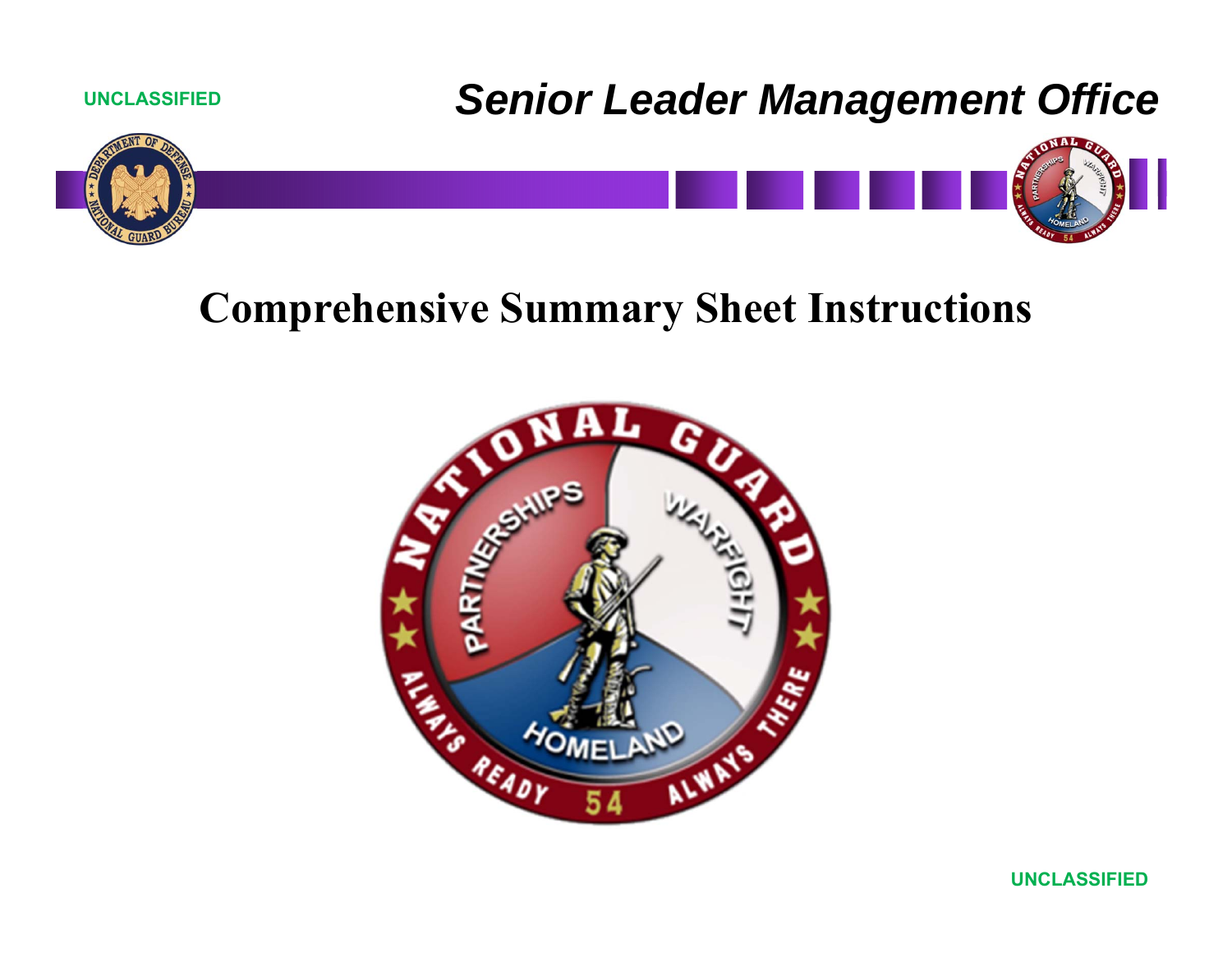

### Copy and paste this link into your browser

https://gko.portal.ng.mil/ngb/STAFF/D01/GO/restricted/Site%20Pages/GOBench.aspx

OCNGB > OCNGB Staff > NGB-SL > NGB-SL Restricted... > GOBench

The GO Bench application form is currently offline.

If there are any questions or concerns please contact MAJ Matthew M. Barack (703-601-2617 or matthew.m.barack.mil@mail.mil).

|  | <b>GU Bench Documents</b> |
|--|---------------------------|
|  |                           |

Find a file

 $\mathbf{L}$ 

 $\checkmark$  Name Modified Modified By

There are no documents in this view.

#### Welcome to the GO Bench Information Page

 $\alpha$ 

#### 1st Time Users:

If this is your first time coming to this page, and need to create a GO Bench record. Click the "Add new item" link below. After adding the new record click the edit item link, and finish inserting the GO Bench information

**Returning Users:** 

If you have already created a GO Bench record, and would like to edit your information click on the edit item link of the record you would like to edit.

#### **Users receiving errors:**

\*\* If you are receiving an error attempting to upload a photo, please email the photo to michael.p.herron.civ@mail.mil.

If you are receiving an error when adding or editing a GO bench record stating "There has been a critical error while processing the form. Click Start Over..." try the following to fix the error.

To add a site to the Compatibility View list:

1.Open the desktop, and then tap or click the Internet Explorer icon on the taskbar. 2. Tap or click the Tools button, and then tap or click Compatibility View settings. 3.Under Add this website, enter the URL of the site you want to add to the list, and then tap or click Add.

If you continue to have problems please contact Michael Herron at michael.p.herron.civ@mail.mil.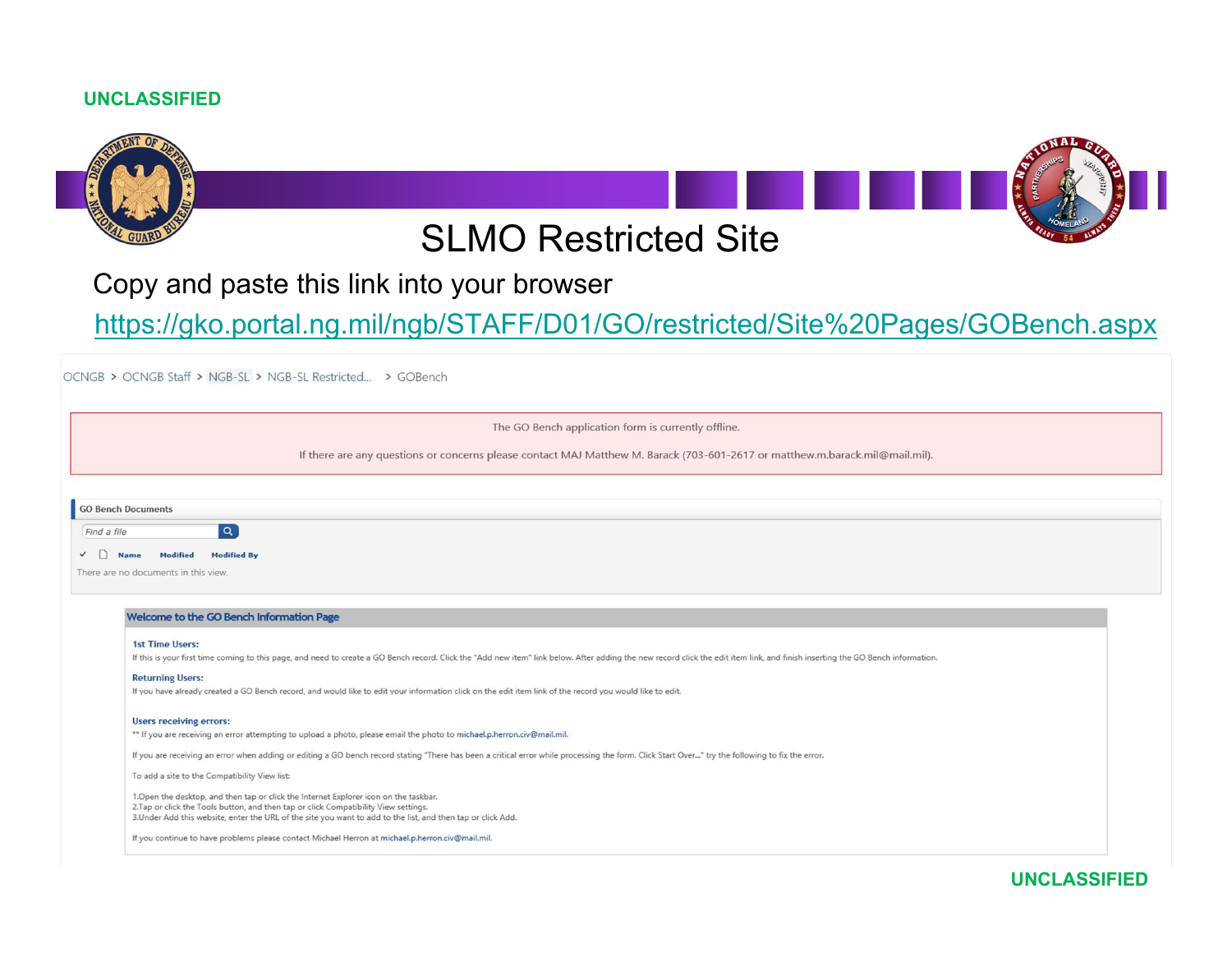# *User Information*



### **1st Time Users:**

If this is your first time coming to this page, and need to create a JOM Bench record. Click the "Add new item" icon.

| GO Bench Information |    |                                                                                                 |           |
|----------------------|----|-------------------------------------------------------------------------------------------------|-----------|
| <b>Fdit</b>          | ID | Last Name                                                                                       | FirstName |
| ⊕ Add new item       |    | There are no items to show in this view of the "GO Bench" list. To add a new item, click "New". |           |

### **Returning Users:**

If you have already created a JOM Bench record, and would like to edit your information click on the edit item icon of your record next to your name.

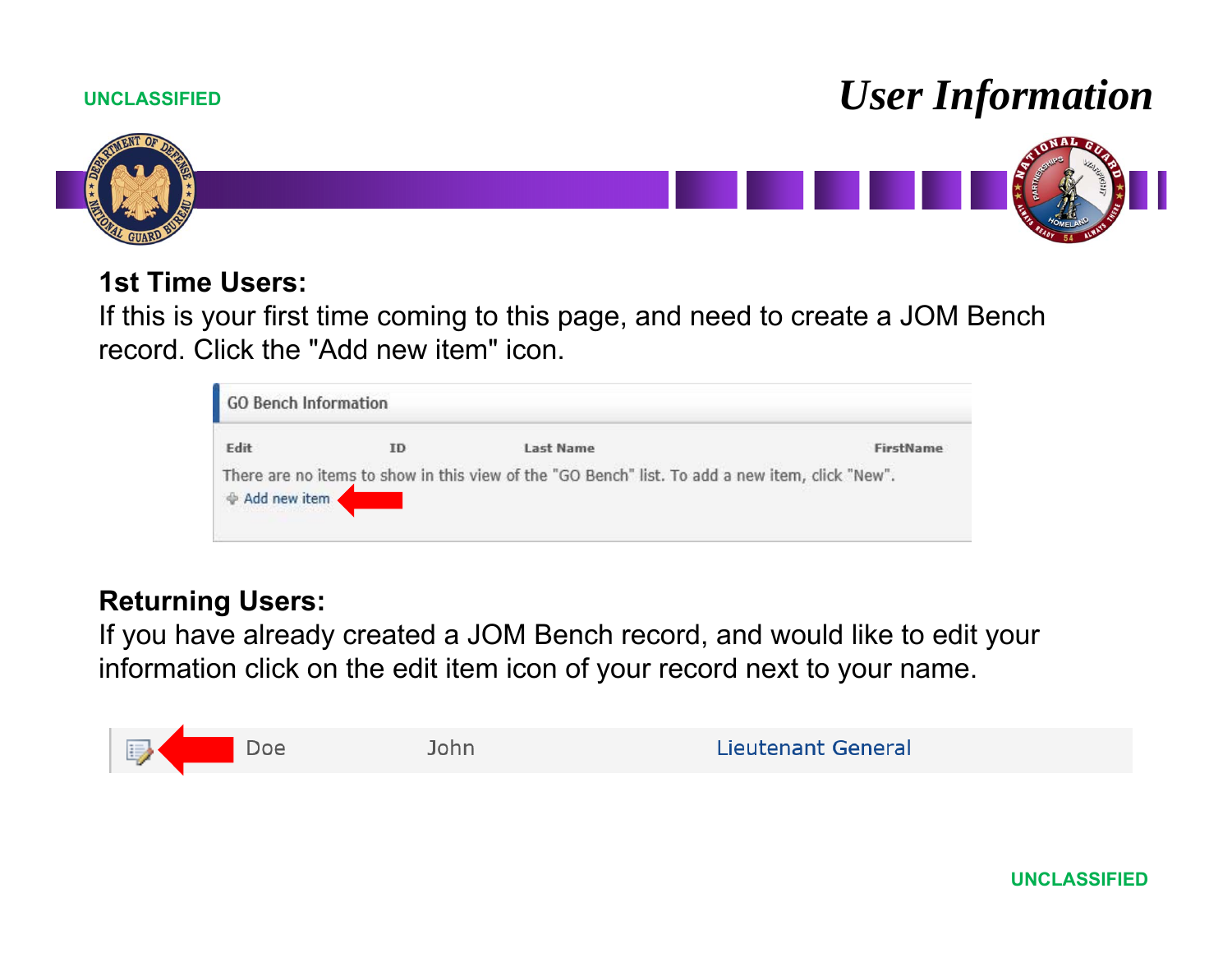## *First Time Users*



#### **Use the drop down arrows on the right to choose your:**

Federal Rank

State Affiliation - the state you are assigned to

Component

Professional Category Option - N/A if you are not a professional (JAG, MC, CH)

### **Type in the following:**

Last Name

First Name

Current Position

### **When finished Click "Save"**

| <b>Add New Bench Record</b>          |                                          |                     |
|--------------------------------------|------------------------------------------|---------------------|
|                                      |                                          |                     |
| Federal Rank:                        | ∗I∨                                      | Drop down           |
| Last Name:                           |                                          |                     |
| <b>First Name:</b>                   |                                          | Type in             |
| <b>State Affiliation:</b>            | $\star$ $\vee$                           |                     |
| Component:                           | ∗∨                                       |                     |
| <b>Current Position:</b>             |                                          |                     |
| <b>Professional Category Option:</b> | *V                                       |                     |
|                                      | <b>Click save when finished</b><br>图Save |                     |
|                                      |                                          | <b>UNCLASSIFIED</b> |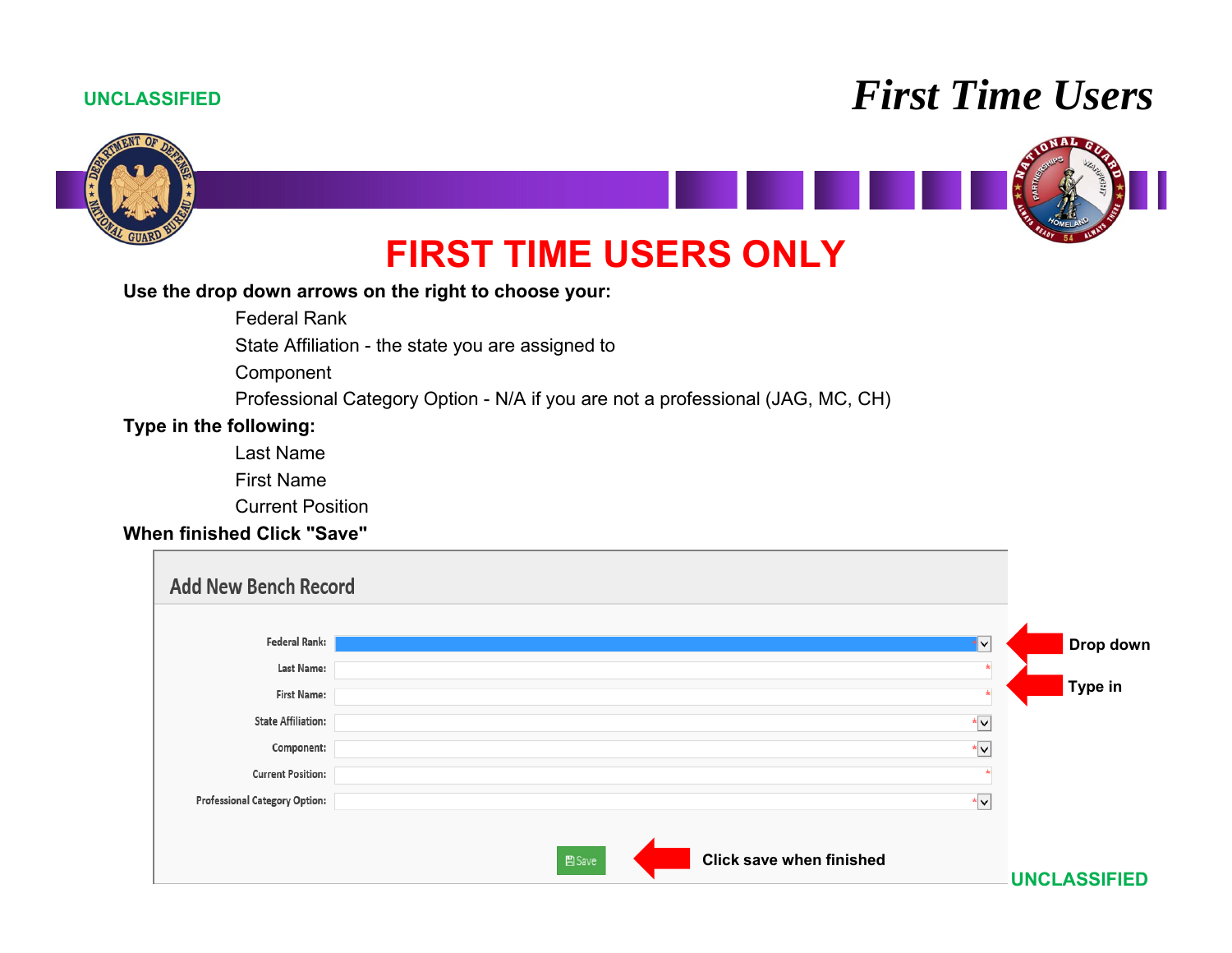





### **First time users and returning users**

**\*First time users\*** - after clicking "Ok" return to the link provided to find your record and make edits to your Comprehensive Summary Sheet. **https://gko.portal.ng.mil/ngb/STAFF/D01/GO/restricted/Site%20Pages/GOBench.aspx**

1. Find your name under GO Bench Information and click on **"Edit"** 



**Lieutenant General** 

2. **Attach Photo** - click on **"Click here to attach a file"** to add your official military photo. *Note: Attach high-res .jpg official photo only. No PII data. All other file types will be ignored or removed.*

3. **GKO Account** - click the address book icon on the right to find your email address. You will do the same if you need an allowed user to edit your record on your behalf.

4. Once your email address is added and your photo has been uploaded click **"Save"**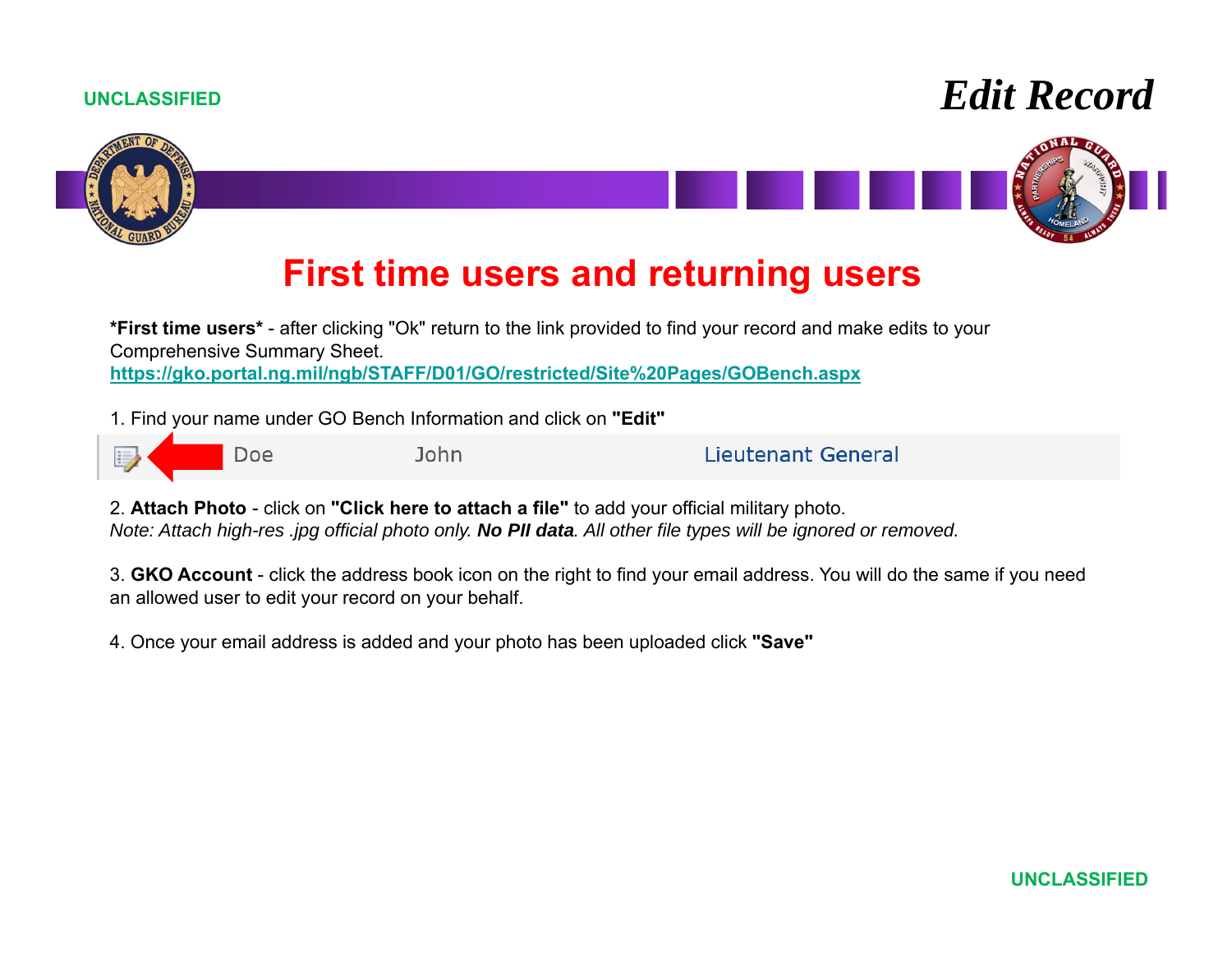## *Edit Record cont.*

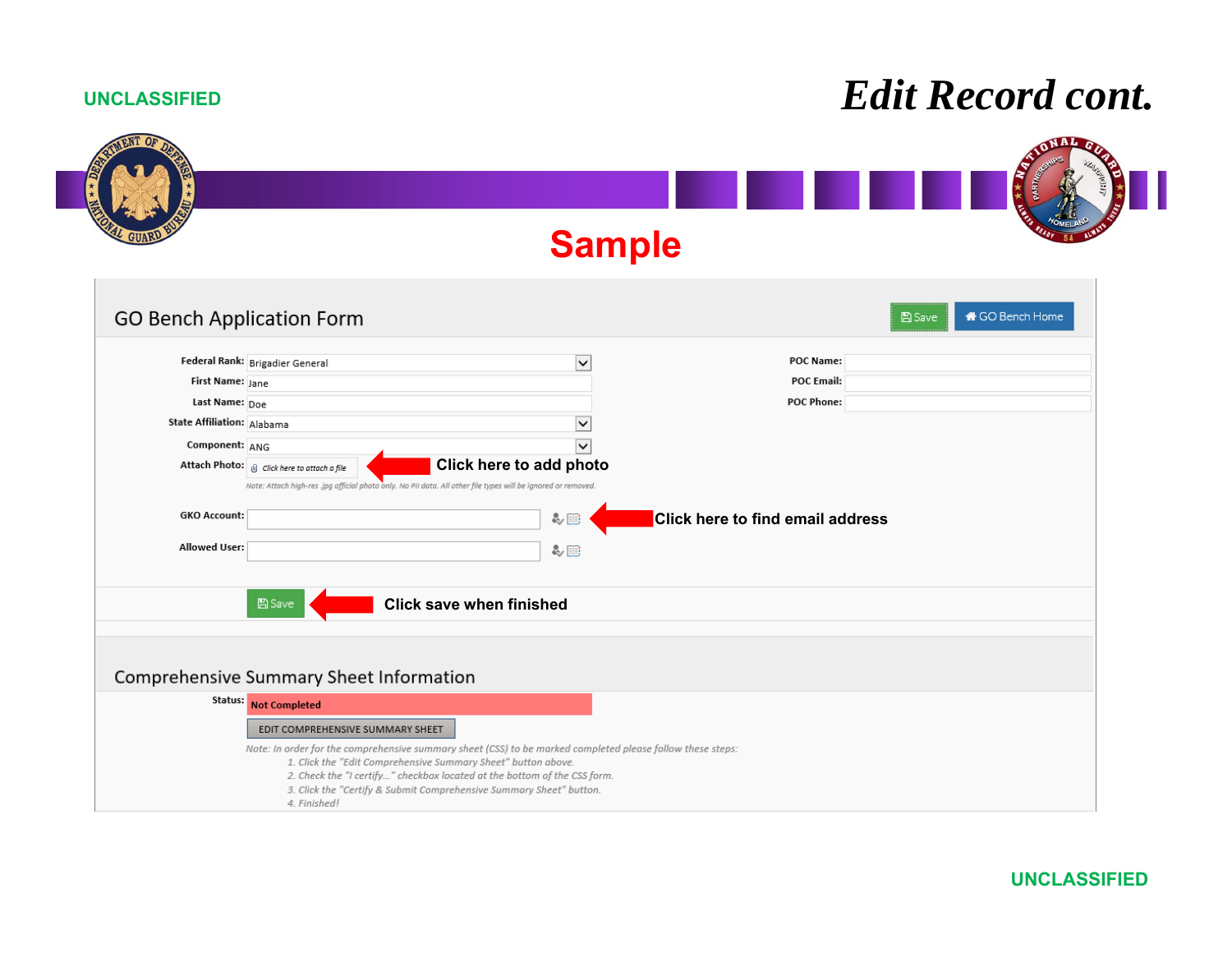# *Edit Comprehensive Summary Sheet*





### **Comprehensive Summary Sheet Information**

1. To update your Comprehensive Summary Sheet Information click **"EDIT COMPREHENSIVE SUMMARY SHEET"**

| Comprehensive Summary Sheet Information                                                                    |  |
|------------------------------------------------------------------------------------------------------------|--|
| Status: Not Completed                                                                                      |  |
| EDIT COMPREHENSIVE SUMMARY SHEET                                                                           |  |
| Note: In order for the comprehensive summary sheet (CSS) to be marked completed please follow these steps: |  |
| 1. Click the "Edit Comprehensive Summary Sheet" button above.                                              |  |
| 2. Check the "I certify" checkbox located at the bottom of the CSS form.                                   |  |
| 3. Click the "Certify & Submit Comprehensive Summary Sheet" button.                                        |  |
| 4. Finished!                                                                                               |  |

2. From here you will complete all items that apply by using the drop down arrows and/or typing in the correct information.

**\*NOTE\*** If you are a professional check the box for **"Professional Categories Only"** then choose your profession.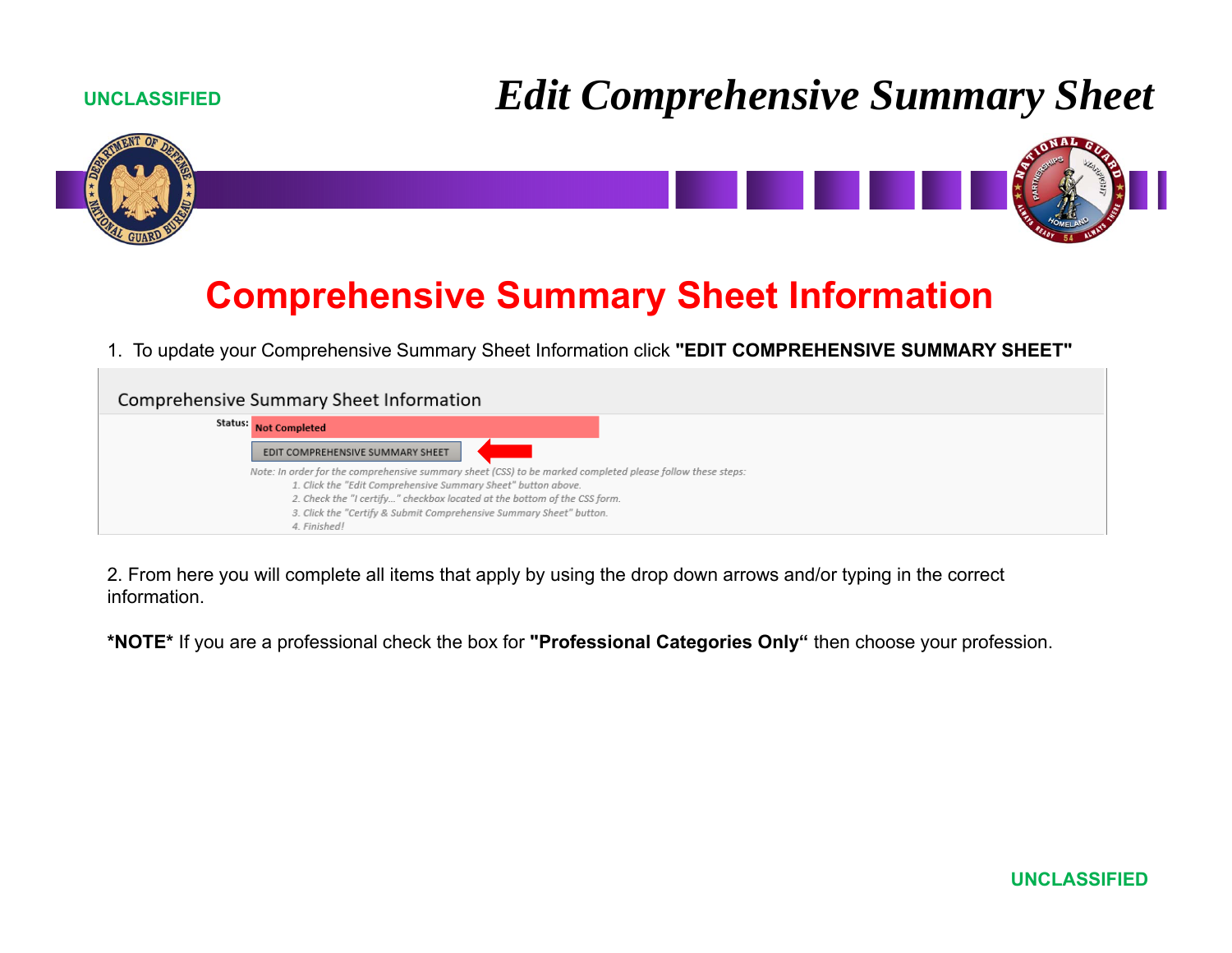# *Edit Comprehensive Summary Sheet cont.*

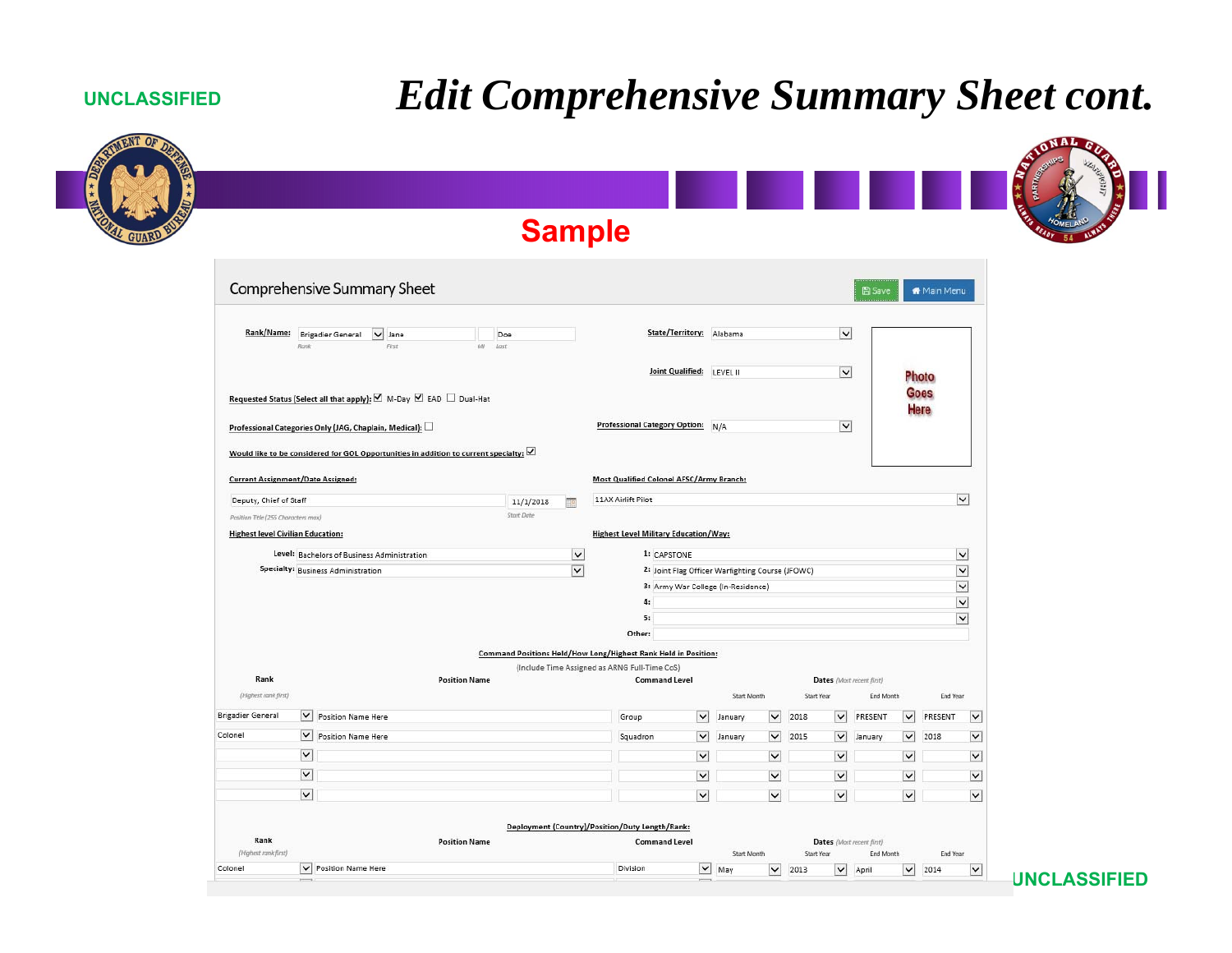### *Edit Comprehensive Summary Sheet cont.*

### **UNCLASSIFIED**



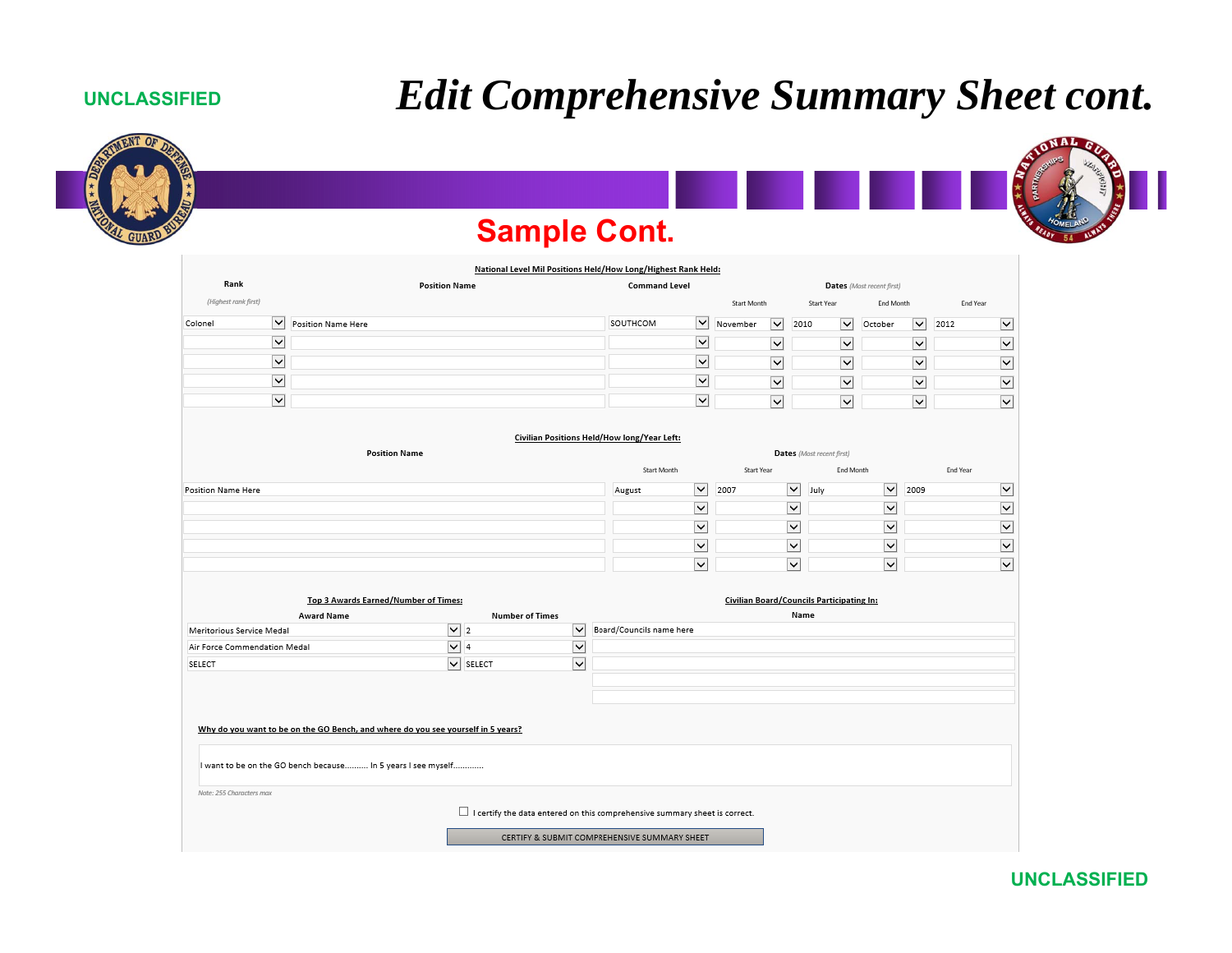# *Save and Certify*



1. Once everything is filled out that applies to you it is important that you check the **"I certify the data entered on this comprehensive summary sheet is correct"** box as well as click on the **"CERTIFY & SUBMIT COMPREHENSIVE SUMMARY SHEET".** Doing so ensures your record is complete

| <b>Check box</b> | $\blacksquare$ I certify the data entered on this comprehensive summary sheet is correct. |                   |
|------------------|-------------------------------------------------------------------------------------------|-------------------|
|                  | CERTIFY & SUBMIT COMPREHENSIVE SUMMARY SHEET                                              | <b>Click here</b> |

2. After clicking **"CERTIFY & SUBMIT COMPREHENSIVE SUMMARY SHEET"** you will be returned to the previous page and your status should turn green and say **"Completed"**

|                                   | Federal Rank: Lieutenant General                                                                                                | $\check{ }$                                                                                                                                                               | POC Name:         |  |
|-----------------------------------|---------------------------------------------------------------------------------------------------------------------------------|---------------------------------------------------------------------------------------------------------------------------------------------------------------------------|-------------------|--|
| First Name: John                  |                                                                                                                                 |                                                                                                                                                                           | <b>POC Email:</b> |  |
| Last Name: Doe                    |                                                                                                                                 |                                                                                                                                                                           | POC Phone:        |  |
| <b>State Affiliation: Florida</b> |                                                                                                                                 | $\check{ }$                                                                                                                                                               |                   |  |
| Component: ANG                    |                                                                                                                                 | $\checkmark$                                                                                                                                                              |                   |  |
|                                   | Attach Photo: @ Click here to attach a file                                                                                     |                                                                                                                                                                           |                   |  |
|                                   | Xt.500x300.jpg<br>Note: Attoch high-res. jpg afficial photo only. No PII data. All other file types will be ignored or removed. |                                                                                                                                                                           |                   |  |
| <b>GKO Account:</b>               |                                                                                                                                 | <b>&amp;</b>                                                                                                                                                              |                   |  |
| Allowed User:                     |                                                                                                                                 | あ回                                                                                                                                                                        |                   |  |
| Compreher                         | 图 Save<br>we Summary Sheet Information                                                                                          |                                                                                                                                                                           |                   |  |
| Status:                           | Completed                                                                                                                       |                                                                                                                                                                           |                   |  |
|                                   | EDIT COMPREHENSIVE SUMMARY SHEET                                                                                                |                                                                                                                                                                           |                   |  |
|                                   | 1. Click the "Edit Comprehensive Summary Sheet" button above.                                                                   | Note: In order for the comprehensive summary sheet (CSS) to be marked completed please follow<br>2. Check the "I certify" checkbox located at the bottom of the CSS form. | exe steps:        |  |